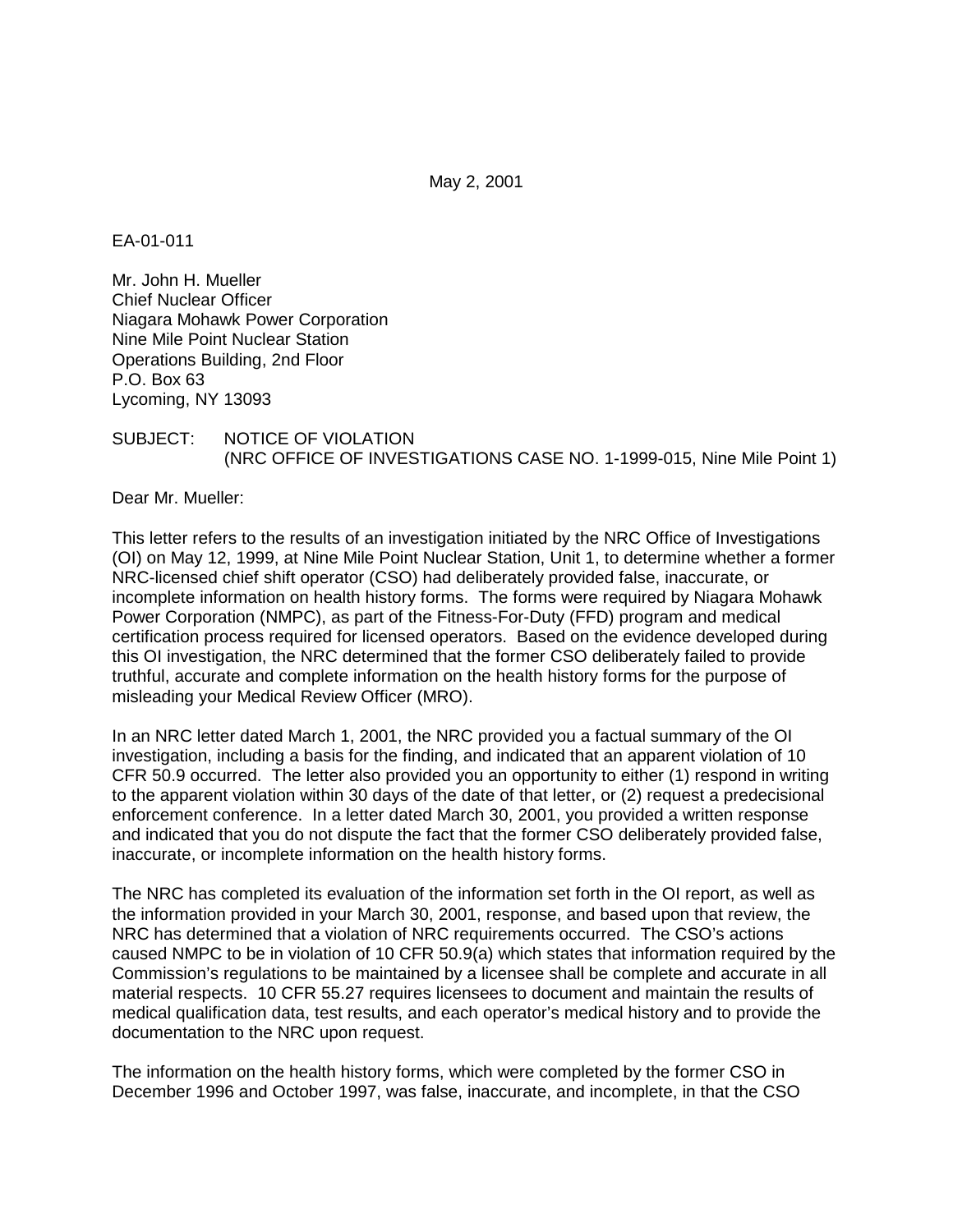Niagara Mohawk Power Corporation 2

denied taking any medications and being under the care of a health care provider, when, in fact, the CSO was taking prescription medications and was under the care of two health care professionals. As a result, the MRO, when reviewing the inaccurate forms, was precluded from making a fully informed decision about the CSO's medical qualifications to perform licensed activities.

On the health history form signed and dated by the CSO on December 11, 1996, the CSO checked "No" to the following two questions: "Taken or are you currently taking any medications (prescription and/or non-prescription)," and "Been treated for any illnesses or injuries." On a subsequent health history form signed and dated by the CSO on October 8, 1997, the CSO checked "No" to the following question: "Presently under a health care provider's care for any condition," and did not list any medications in response to the following question: "List any medications you are currently taking (prescription and/or over the counter)." These answers were considered deliberately inaccurate because the CSO admitted, during a transcribed interview with OI, that at the time the CSO filled out the health history forms, the CSO was taking prescription medications and was being treated by two health care professionals.

As noted in our March 1, 2001 letter, NMPC had an opportunity in 1996 to address this situation prior to NRC involvement. The OI investigation revealed that the CSO had confided to a station shift supervisor (SSS) that the CSO was taking prescription medications at the time. Although the SSS advised the CSO to report this information to the medical department, the SSS never followed up to inform the medical department or to check if the CSO informed the medical department. In your March 31, 2001 response, you indicated that the SSS in question (1) did not realize that it was a requirement to follow up to ensure that the individual had notified FFD personnel, (2) believed that the medication being used was not a detriment to the individual's performance of shift duties, and (3) continued to observe the CSO's performance of licensed duties. You also indicated that the SSS now recognizes that he, as a supervisor, must notify the Site Medical group in accordance with the procedure and then continue to monitor the specific situation.

This case involved a licensed official (the licensed CSO) creating inaccurate information that was required to be maintained by NMPC, and which had the capability of influencing your Medical Review Officer. Therefore, the violation has been classified at Severity Level III in accordance with the Section C.2 of Supplement VII or the "General Statement of Policy and Procedure for NRC Enforcement Actions" (Enforcement Policy), NUREG-1600.

In accordance with the Enforcement Policy in effect at the time this violation occurred and was identified, a base civil penalty in the amount of \$55,000 is considered for a Severity Level III violation. Because the Severity Level III violation was deliberate, the NRC considered whether credit was warranted for *Identification* and *Corrective Action* in accordance with the civil penalty assessment process in Section VI.C.2 of the Enforcement Policy. In this case, the NRC decided that credit for *Identification* is warranted, even though there was an earlier missed opportunity for detection, since you ultimately did identify, in March 1998, that (a) the CSO was using prescription medications and was under the care of two health care professionals, and (b) the health history forms were inaccurate. Credit for *Corrective Action* is also warranted because your corrective actions were considered prompt and comprehensive. These actions included: (1) removal of the CSO, who is no longer employed by NMPC, from licensed duties in March 1998; (2) training of licensed operators, including the supervisor in question, on the notification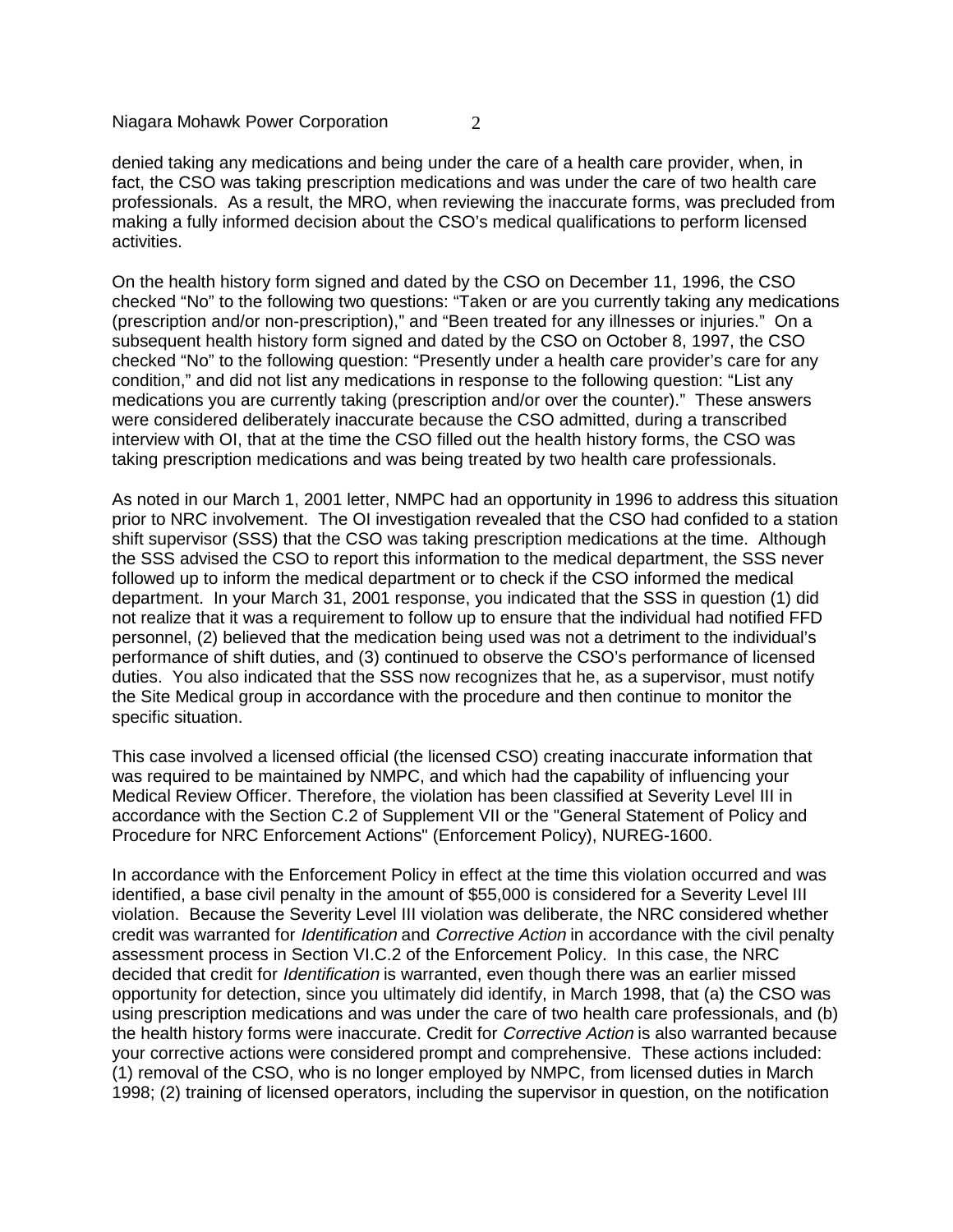Niagara Mohawk Power Corporation 3

requirements pertaining to the taking of prescription medications; and (3) revision of FFD procedures to clarify the obligations of a licensed operator to inform management of the use of prescription medications. Therefore, I have been authorized, after consultation with the Director, Office of Enforcement, not to propose a civil penalty in this case.

The NRC has concluded that information regarding the reason for the violation, the corrective actions taken and planned to correct the violation and prevent recurrence and the date when full compliance was achieved is already adequately addressed on the docket in your March 31, 2001 letter. Therefore, you are not required to respond to this letter unless the description therein does not accurately reflect your corrective actions or your position. In that case, or if you choose to provide additional information, you should follow the instructions specified in the enclosed Notice.

In accordance with 10 CFR 2.790 of the NRC's "Rules of Practice," a copy of this letter and its enclosure, and your response will be available electronically for public inspection in the NRC Public Document Room or from the Publically Available Records (PARS) component of the NRC's document system (ADAMS). ADAMS is accessible from the NRC Web site at http://www.nrc.gov/NRC/ADAMS/index.html (the Public Reading Room).

Sincerely,

**/RA/**

Hubert J. Miller Regional Administrator

Enclosure: As Stated

Docket No. 05000220 License No. DPR-63

cc w/encl:

- G. Wilson, Esquire
- M. Wetterhahn, Winston and Strawn

J. Rettberg, New York State Electric and Gas Corporation

P. Eddy, Electric Division, Department of Public Service, State of New York

C. Donaldson, Esquire, Assistant Attorney General, New York Department of Law

J. Vinquist, MATS, Inc.

W. Flynn, President, New York State Energy Research and Development Authority

J. Spath, Program Director, New York State Energy Research and Development Authority

T. Judson, Central NY Citizens Awareness Network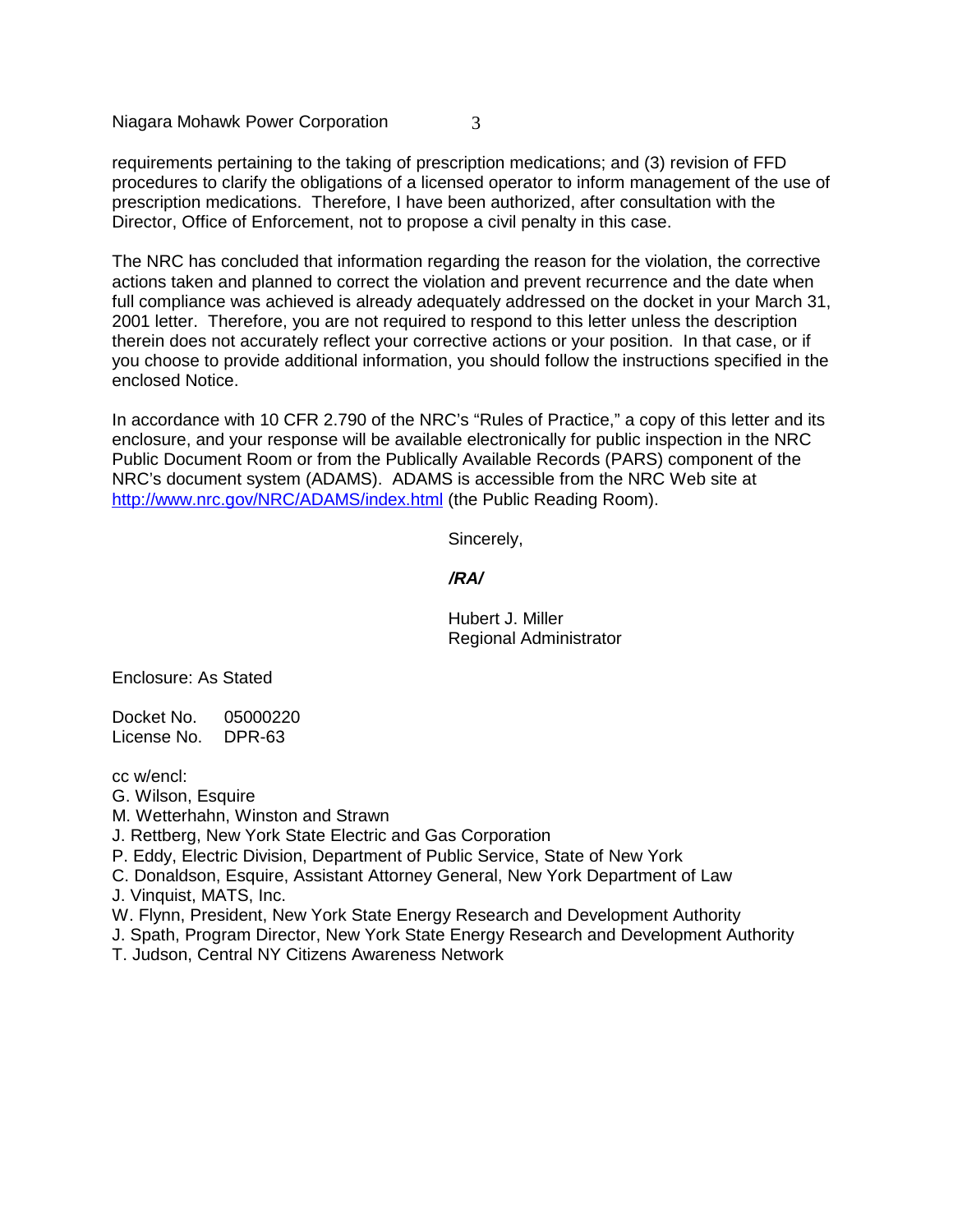Niagara Mohawk Power Corporation 4

Distribution w/encl: ADAMS (PARS) **SECY** CA W. Travers, EDO W. Kane, DEDR F. Congel, OE D. Dambly, OGC L. Chandler, OGC S. Collins, NRR J. Johnson, NRR T. Reis, NRR B. Beecher, OPA H. Bell, OIG P. Lohaus, OSTP G. Caputo, OI L. Tremper, OC H. Miller, RA J. Wiggins, DRA M. Evans, DRP J. Shea, RI EDO Coordinator E. Adensam, NRR (ridsnrrdlpmlpdi) P. Tam, NRR Enforcement Coordinators RII, RIII, RIV R. Urban, ORA D. Holody, ORA S. Dennis, DRS D. Screnci, PAO N. Sheehan, PAO G. Hunegs, SRI - Nine Mile Point W. Cook, DRP R. Junod, DRP

#### DOCUMENT NAME: C:\Prop-NMP-HHS-Nov.wpd

After declaring this document "An Official Agency Record" it **will** be released to the Public.

|               |               |  |               |  | To receive a copy of this document, indicate in the box: "C" = Copy without attachment/enclosure "E" = Copy with attachment/enclosure "N" = No copy |  |               |                      |  |
|---------------|---------------|--|---------------|--|-----------------------------------------------------------------------------------------------------------------------------------------------------|--|---------------|----------------------|--|
| <b>OFFICE</b> | <b>RI/ORA</b> |  | RI/DRS        |  | RI/DRS                                                                                                                                              |  | <b>RI/DRP</b> | <b>RI/RC</b>         |  |
| <b>NAME</b>   | Dholody (DJH) |  | Rconte (RJC)  |  | Wlanning (WHR for)                                                                                                                                  |  | Ablough (ARB) | <b>Bfewell (JBF)</b> |  |
| <b>DATE</b>   | 04/24/01      |  | 04/25/01      |  | 4/25/01                                                                                                                                             |  | 4/27/01       | 4/25/01              |  |
| <b>OFFICE</b> | <sup>O</sup>  |  | RI/RA         |  | <b>OE</b>                                                                                                                                           |  |               |                      |  |
| <b>NAME</b>   | Bletts (BRL)  |  | Hmiller (HJM) |  | Fcongel (JGL for)                                                                                                                                   |  |               |                      |  |
| DATE          | 4/30/01       |  | 5/1/01        |  | $5/1/01$ via phone                                                                                                                                  |  |               |                      |  |

# OFFICIAL RECORD COPY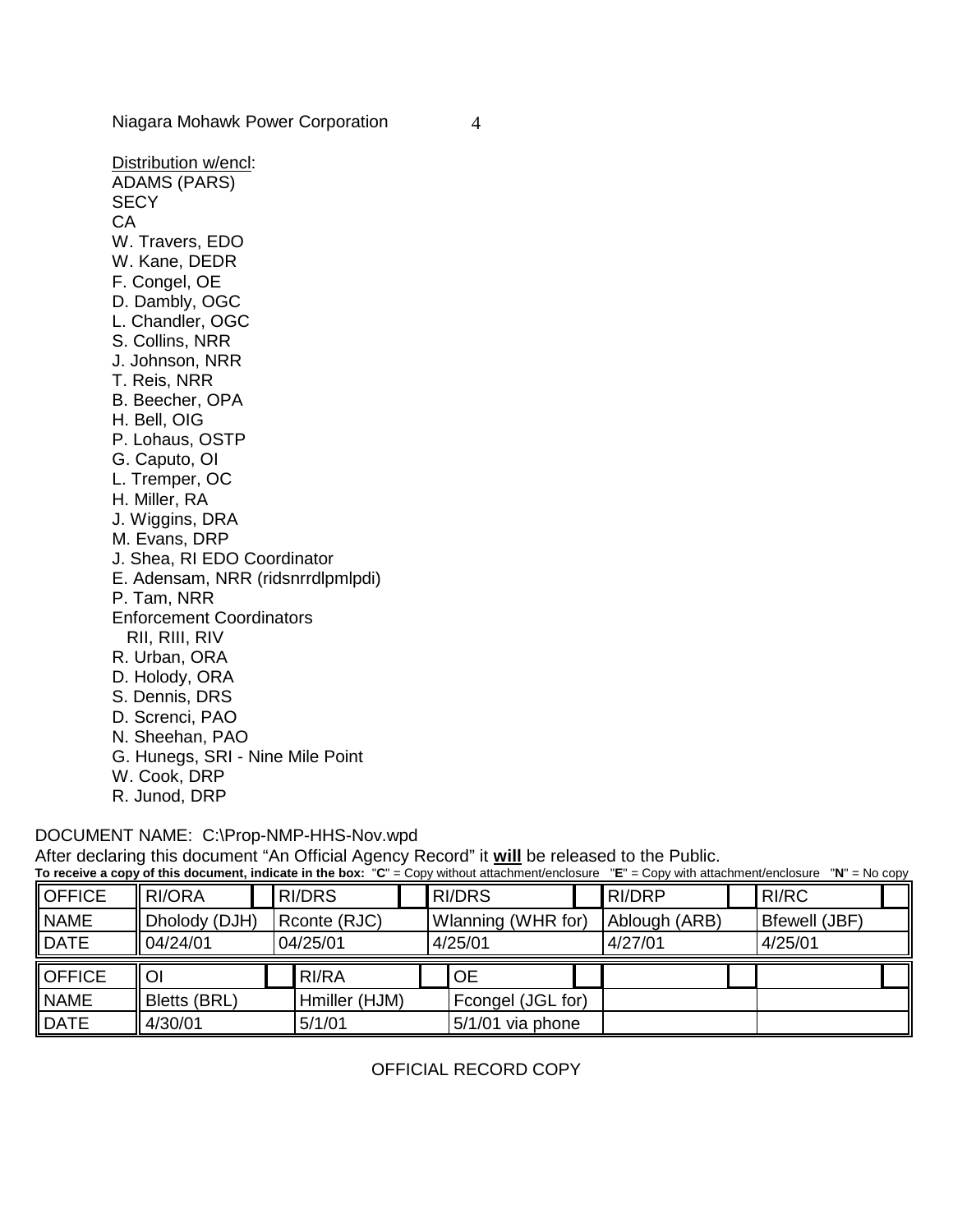## NOTICE OF VIOLATION

Niagara Mohawk Power Corporation **Docket No. 50-220** Docket No. 50-220 Nine Mile Point, Unit 1 License No. DPR-63

EA-01-011

During an NRC investigation initiated on May 12, 1999, a violation of NRC requirements was identified. In accordance with the "General Statement of Policy and Procedures for NRC Enforcement Actions," NUREG-1600, the particular violation is set forth below:

10 CFR 50.9, requires, in part, that information required by statute or by the Commission's regulations, orders, or license conditions be maintained by the licensee and shall be complete and accurate in all material respects.

10 CFR 55.27 requires licensee's to document and maintain the results of medical qualification data, test results, and each operator's medical history for the current license period and to provide the documentation to the NRC upon request.

Contrary to the above, on December 11, 1996, and October 8, 1997, a licensed chief shift operator (CSO) completed and signed health history forms, required for documentation of licensed operator Fitness-For-Duty determination per 10 CFR 55.27, that were not complete and accurate. Specifically,

- 1. the CSO, on a health history form signed and dated by the CSO on December 11, 1996, checked "No" to the following two questions: "Taken or are you currently taking any medications (prescription and/or non-prescription)," and "Been treated for any illnesses or injuries," and;
- 2. the CSO, on a subsequent health history form signed and dated by the CSO on October 8, 1997, checked "No" to the following question: "Presently under a health care provider's care for any condition," and did not list any medications in response to the following question: "List any medications you are currently taking (prescription and/or over the counter)."

These answers provided by the CSO on those health history forms were inaccurate and incomplete because, at the time the CSO filled out the health history forms, the CSO was taking prescription medications and was being treated by two health care professionals. These inaccurate answers were material because they misled the Niagara Mohawk Power Corporation's Medical Review Officer and precluded him from making a fully informed decision regarding the CSO's fitness-for-duty.

This is a Severity Level III violation (Supplement VII).

The NRC has concluded that information regarding the reason for the violation, the corrective actions taken and planned to correct the violation and prevent recurrence and the date when full compliance was achieved is already adequately addressed on the docket in the March 31, 2001 letter. However, you are required to submit a written statement or explanation pursuant to 10 CFR 2.201 if the description therein does not accurately reflect your corrective actions or your position. In that case, or if you choose to respond, clearly mark your response as a "Reply